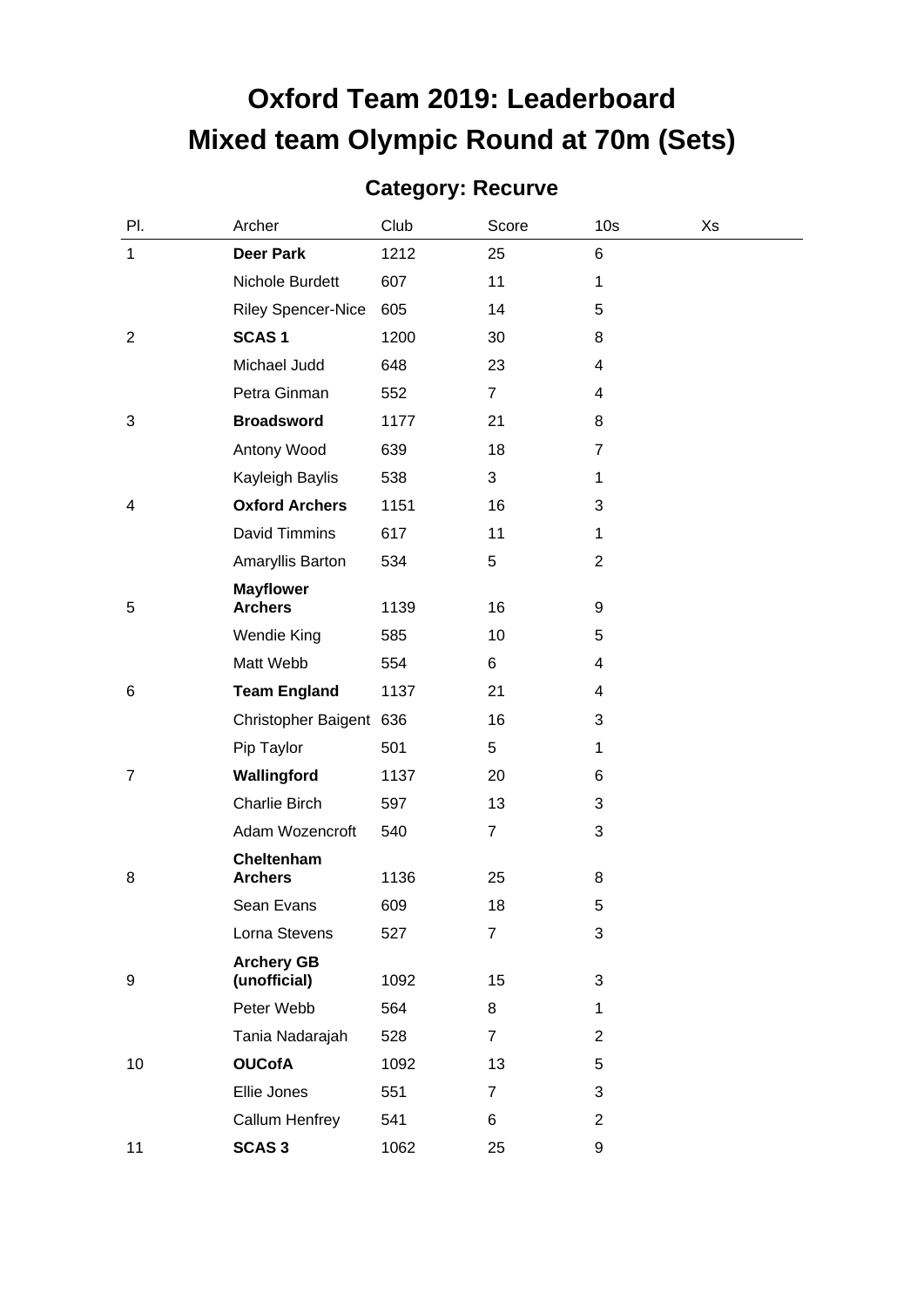### **Oxford Team 2019: Leaderboard**

| <b>Henry Mullock</b>    | 610  | 20                                             | 7              |
|-------------------------|------|------------------------------------------------|----------------|
| Jodie Buckner           | 452  | 5                                              | 2              |
| <b>Wyre Forest</b>      | 1051 | 12                                             | 3              |
| Melissa Preece          | 544  | 8                                              | 1              |
| <b>Martin Preece</b>    | 507  | 4                                              | 2              |
| The WA Team             | 1051 | $\overline{7}$                                 | 4              |
| <b>Nick Mount</b>       | 557  | 5                                              | $\overline{2}$ |
|                         | 494  | $\overline{2}$                                 | $\overline{2}$ |
| <b>OxArc</b>            | 1022 | 10                                             | 3              |
| <b>Andrew Clark</b>     | 548  | 4                                              | $\overline{2}$ |
| Eléonore Cossade        | 474  | 6                                              | 1              |
| Redhill                 | 894  | 14                                             | $\overline{2}$ |
| <b>Neill Garrett</b>    | 530  | 9                                              | 1              |
| Katie Roadknight        | 364  | 5                                              | 1              |
| <b>Wallingford/Oxon</b> | 835  | 5                                              | 1              |
| Andy Buchan             | 446  | 1                                              | 0              |
| Melanie Dalpra          | 389  | 4                                              | 1              |
|                         | 773  | 3                                              | 0              |
| Marc Tamlyn             | 437  | $\overline{2}$                                 | 0              |
| Diana Woodwards         | 336  | 1                                              | 0              |
|                         |      | Rachel van Besouw<br><b>Wallingford Castle</b> |                |

## **Mixed team Olympic Round at 50m (Score)**

| PI. | Archer                  | Club | Score | 10 <sub>s</sub> | Xs |
|-----|-------------------------|------|-------|-----------------|----|
| 1   | <b>Hampshire Hogs</b>   | 1328 | 59    | 29              |    |
|     | Lee Grace               | 666  | 32    | 17              |    |
|     | Victoria Loader         | 662  | 27    | 12              |    |
| 2   | <b>Clickers Archery</b> | 1310 | 54    | 22              |    |
|     | Phoebe Pine             | 664  | 29    | 10              |    |
|     | Sam Jeram               | 646  | 25    | 12              |    |
|     | <b>Meriden Archery</b>  |      |       |                 |    |
| 3   | Club                    | 1307 | 50    | 17              |    |
|     | Carl Richards           | 681  | 37    | 14              |    |
|     | <b>Verity Gray</b>      | 626  | 13    | 3               |    |
| 4   | <b>SCAS 2</b>           | 1302 | 56    | 23              |    |
|     | Ajay Scott              | 671  | 39    | 17              |    |
|     | Sophie Meyrick          | 631  | 17    | 6               |    |

#### **Category: Compound**